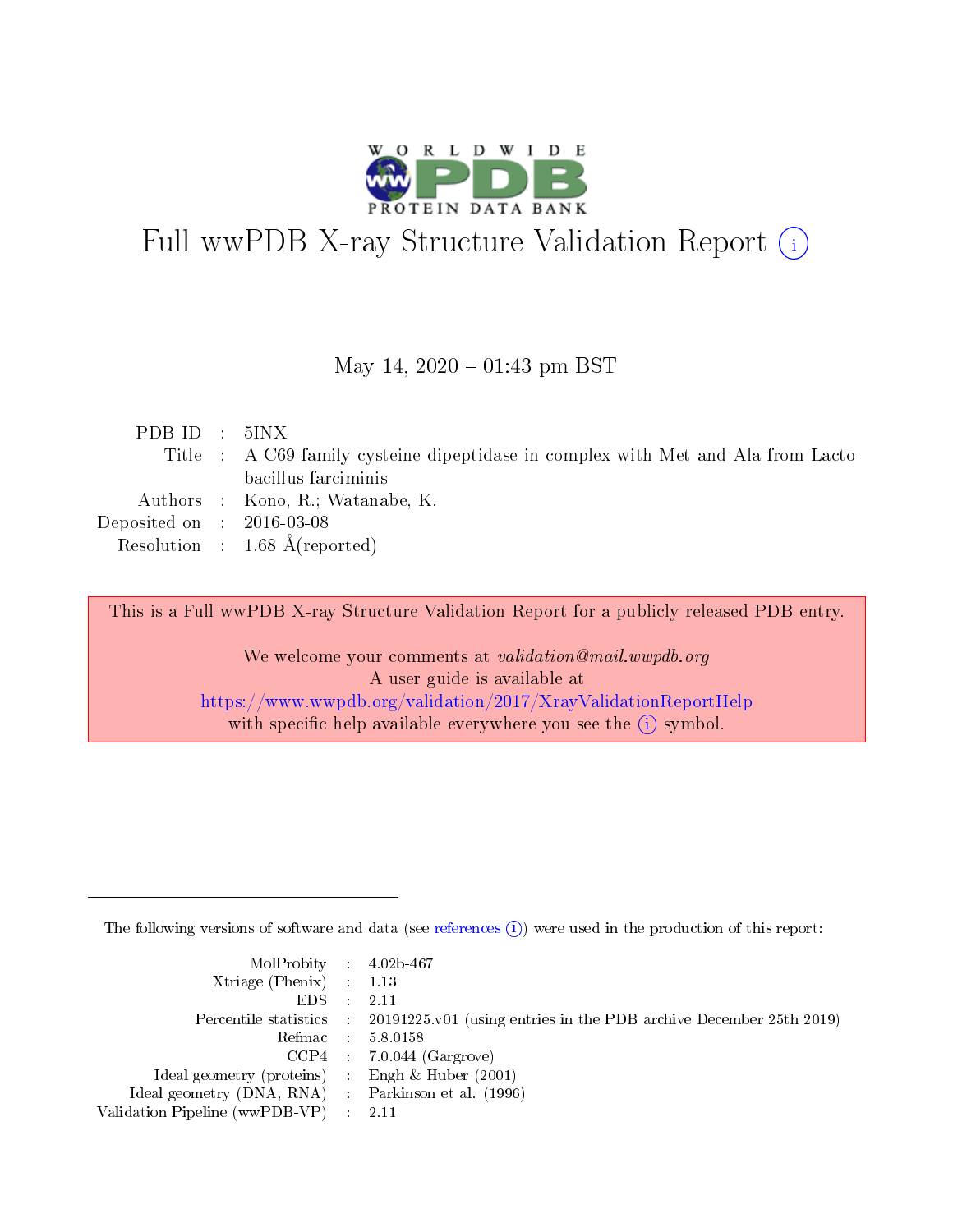# 1 [O](https://www.wwpdb.org/validation/2017/XrayValidationReportHelp#overall_quality)verall quality at a glance  $(i)$

The following experimental techniques were used to determine the structure: X-RAY DIFFRACTION

The reported resolution of this entry is 1.68 Å.

Percentile scores (ranging between 0-100) for global validation metrics of the entry are shown in the following graphic. The table shows the number of entries on which the scores are based.



| Metric                | Whole archive<br>$(\#\text{Entries})$ | Similar resolution<br>$(\#\text{Entries}, \text{resolution range}(\text{\AA}))$ |
|-----------------------|---------------------------------------|---------------------------------------------------------------------------------|
| $R_{free}$            | 130704                                | 6780 (1.70-1.66)                                                                |
| Clashscore            | 141614                                | $7310(1.70-1.66)$                                                               |
| Ramachandran outliers | 138981                                | $7173(1.70-1.66)$                                                               |
| Sidechain outliers    | 138945                                | $7172(1.70-1.66)$                                                               |
| RSRZ outliers         | 127900                                | 6661 (1.70-1.66)                                                                |

The table below summarises the geometric issues observed across the polymeric chains and their fit to the electron density. The red, orange, yellow and green segments on the lower bar indicate the fraction of residues that contain outliers for  $>=3, 2, 1$  and 0 types of geometric quality criteria respectively. A grey segment represents the fraction of residues that are not modelled. The numeric value for each fraction is indicated below the corresponding segment, with a dot representing fractions  $\epsilon=5\%$  The upper red bar (where present) indicates the fraction of residues that have poor fit to the electron density. The numeric value is given above the bar.

| Mol | Chain         | Length | Quality of chain     |                 |
|-----|---------------|--------|----------------------|-----------------|
|     | А             | 469    | $\%$<br>94%          | $\bullet$       |
|     |               |        | $\frac{0}{6}$        |                 |
|     | B             | 469    | 93%                  | 5% .            |
|     | $\mathcal{C}$ | 469    | 93%                  | 6%              |
|     |               |        | $\frac{0}{6}$        |                 |
|     | D             | 469    | 95%                  |                 |
|     | E             | 469    | $\frac{0}{6}$<br>95% | $\cdot$ $\cdot$ |

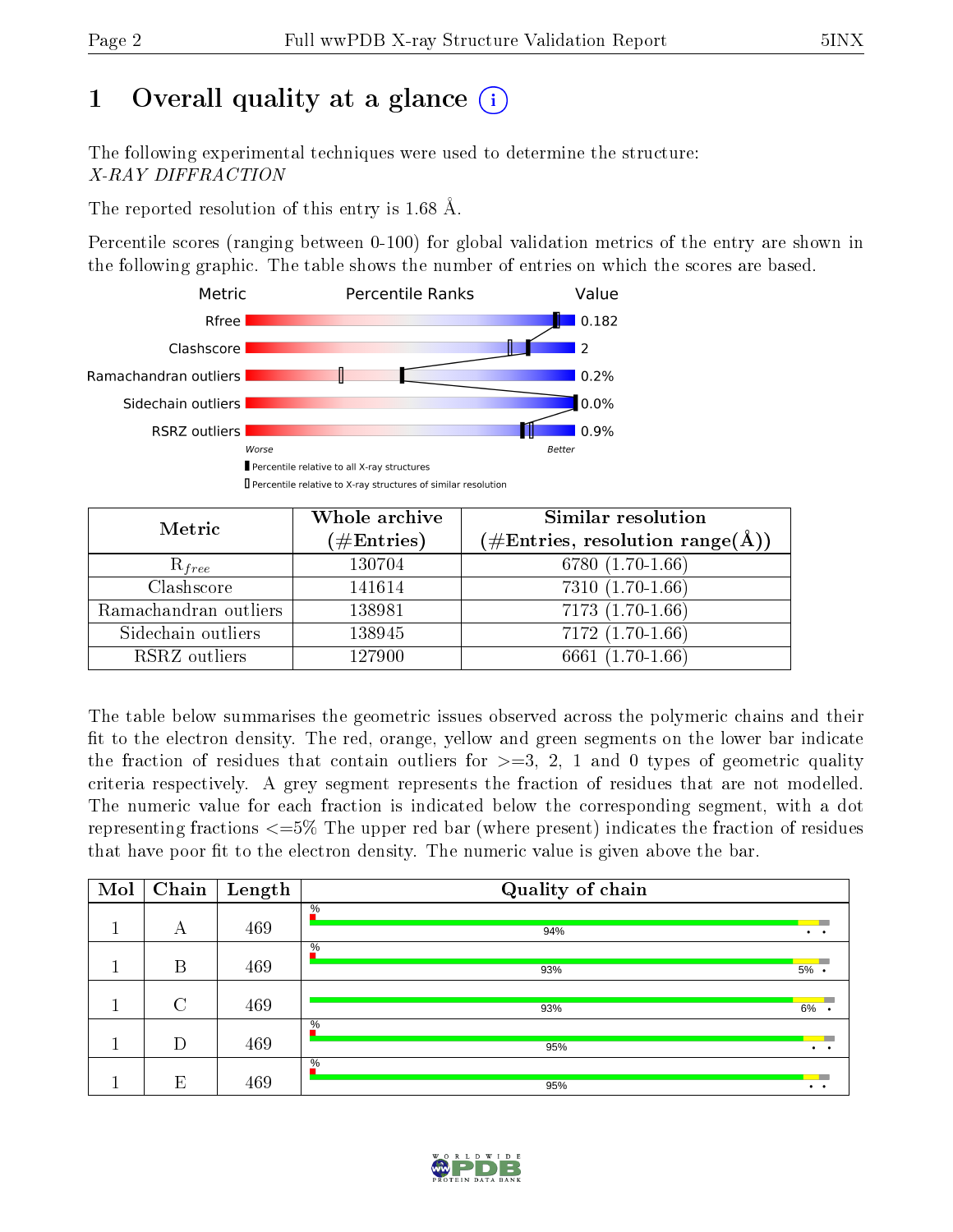The following table lists non-polymeric compounds, carbohydrate monomers and non-standard residues in protein, DNA, RNA chains that are outliers for geometric or electron-density-fit criteria:

| Mol |     |     |  | $\mid$ Type $\mid$ Chain $\mid$ Res $\mid$ Chirality $\mid$ Geometry $\mid$ Clashes $\mid$ Electron density $\mid$ |
|-----|-----|-----|--|--------------------------------------------------------------------------------------------------------------------|
|     |     | 501 |  |                                                                                                                    |
|     | MET | 501 |  |                                                                                                                    |
|     |     | 501 |  |                                                                                                                    |

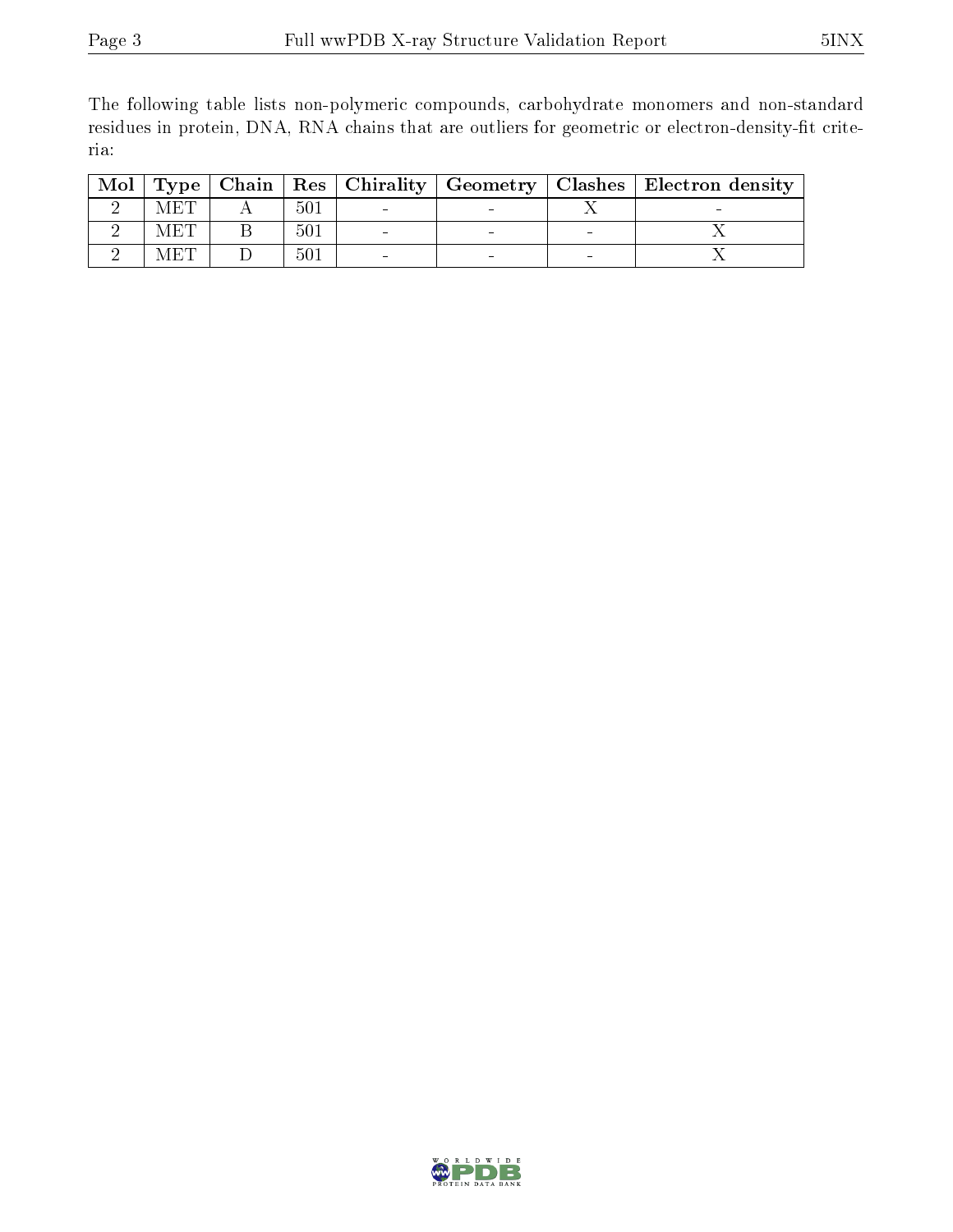# 2 Entry composition (i)

There are 4 unique types of molecules in this entry. The entry contains 21315 atoms, of which 0 are hydrogens and 0 are deuteriums.

In the tables below, the ZeroOcc column contains the number of atoms modelled with zero occupancy, the AltConf column contains the number of residues with at least one atom in alternate conformation and the Trace column contains the number of residues modelled with at most 2 atoms.

| Mol | Chain | <b>Residues</b> | Atoms |      |     |                    |    | ZeroOcc          | AltConf | Trace            |  |
|-----|-------|-----------------|-------|------|-----|--------------------|----|------------------|---------|------------------|--|
|     |       | 461             | Total | C    | N   | $\left( \ \right)$ | S  |                  |         | 0                |  |
|     | А     |                 | 3660  | 2293 | 620 | 735                | 12 | $\boldsymbol{0}$ |         |                  |  |
|     | В     | 461             | Total | C    | N   | $\left( \ \right)$ | S  | $\theta$         |         | $\left( \right)$ |  |
|     |       |                 | 3660  | 2293 | 620 | 735                | 12 |                  |         |                  |  |
|     | C     | 461             | Total | C    | N   | ( )                | S  | $\boldsymbol{0}$ |         | 0                |  |
|     |       |                 | 3660  | 2293 | 620 | 735                | 12 |                  |         |                  |  |
|     | D     | 461             | Total | C    | N   | $\left( \ \right)$ | S  | 0                |         | $\left( \right)$ |  |
|     |       |                 | 3660  | 2293 | 620 | 735                | 12 |                  |         |                  |  |
|     | Е     | 461             | Total | C    | N   | $\left( \right)$   | S  | 0                |         | 0                |  |
|     |       |                 | 3660  | 2293 | 620 | 735                | 12 |                  |         |                  |  |

Molecule 1 is a protein called Dipeptidase.

• Molecule 2 is METHIONINE (three-letter code: MET) (formula:  $C_5H_{11}NO_2S$ ).



| Mol | Chain   Residues | A toms      |  |  | $ZeroOcc$   AltConf |  |
|-----|------------------|-------------|--|--|---------------------|--|
|     |                  | Total C N - |  |  |                     |  |

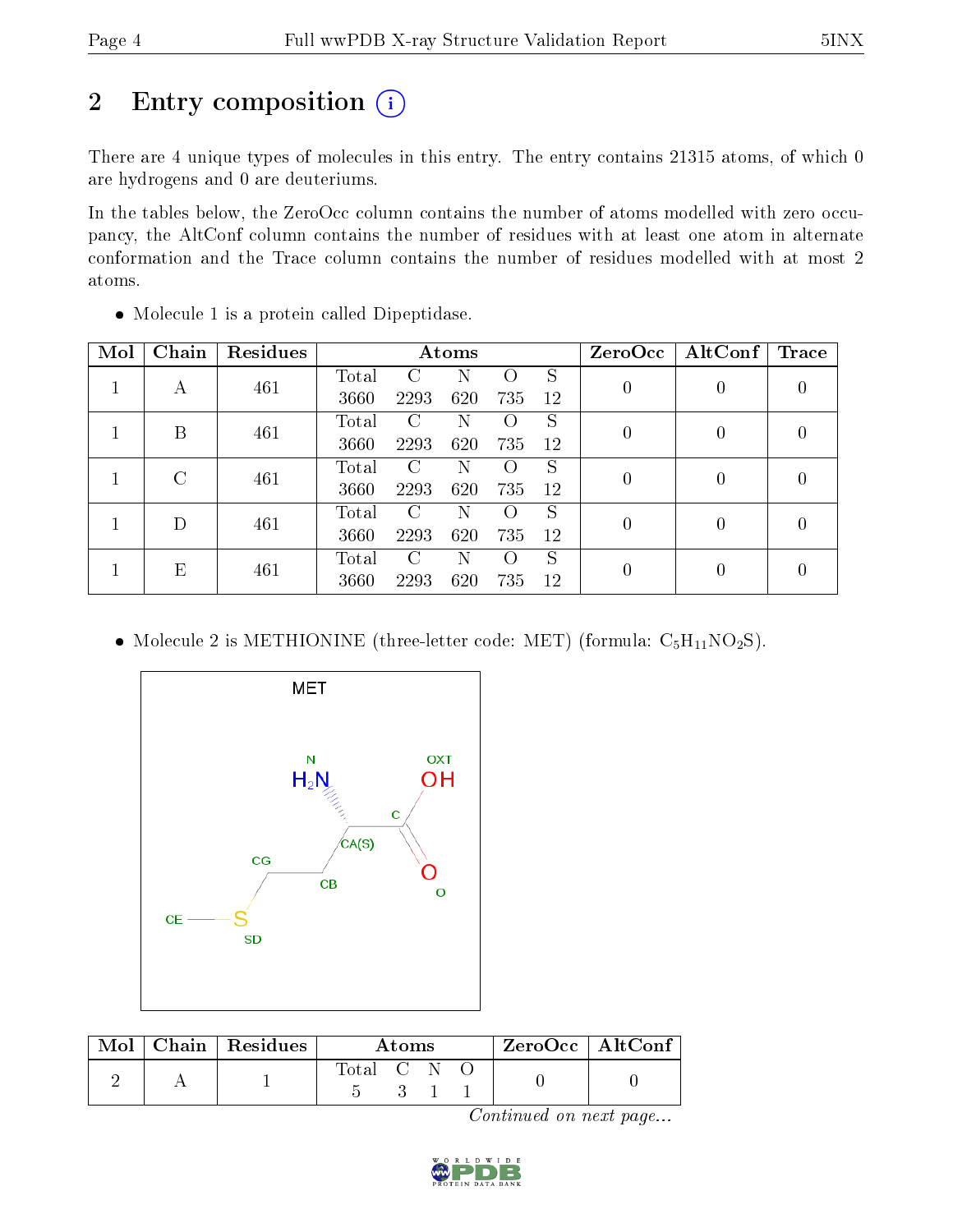Continued from previous page...

| Mol |    | Chain   $Residues$ |       | Atoms         |   |                  | $ZeroOcc \mid AltConf$ |
|-----|----|--------------------|-------|---------------|---|------------------|------------------------|
| 2   |    |                    | Total | $\mathcal{C}$ | N | $\left( \right)$ |                        |
|     |    |                    | 5     | 3             |   |                  |                        |
| 2   |    |                    | Total | $\mathcal{C}$ |   |                  |                        |
|     |    |                    | 5     | 3             |   |                  |                        |
| 2   |    |                    | Total | C             |   |                  |                        |
|     |    |                    | 5     | 3             |   |                  |                        |
| റ   | F, |                    | Total |               |   |                  |                        |
|     |    |                    | 5     | 3             |   |                  |                        |

• Molecule 3 is ALANINE (three-letter code: ALA) (formula:  $C_3H_7NO_2$ ).



| Mol |   | Chain   Residues |       | Atoms             |                | ZeroOcc   AltConf |
|-----|---|------------------|-------|-------------------|----------------|-------------------|
| 3   |   |                  | Total |                   |                |                   |
|     |   |                  | 6     | 3                 | $\overline{2}$ |                   |
| 3   |   |                  | Total |                   |                |                   |
|     |   |                  | 6     | 3                 | $\overline{2}$ |                   |
| 3   |   |                  | Total |                   |                |                   |
|     |   |                  | 6     | 3                 | $\overline{2}$ |                   |
| 3   |   |                  | Total | $\mathcal{C}_{1}$ |                |                   |
|     |   |                  | 6     | 3                 | 2              |                   |
| 3   | Ε |                  | Total |                   |                |                   |
|     |   |                  |       | 3                 | 2              |                   |

• Molecule 4 is water.

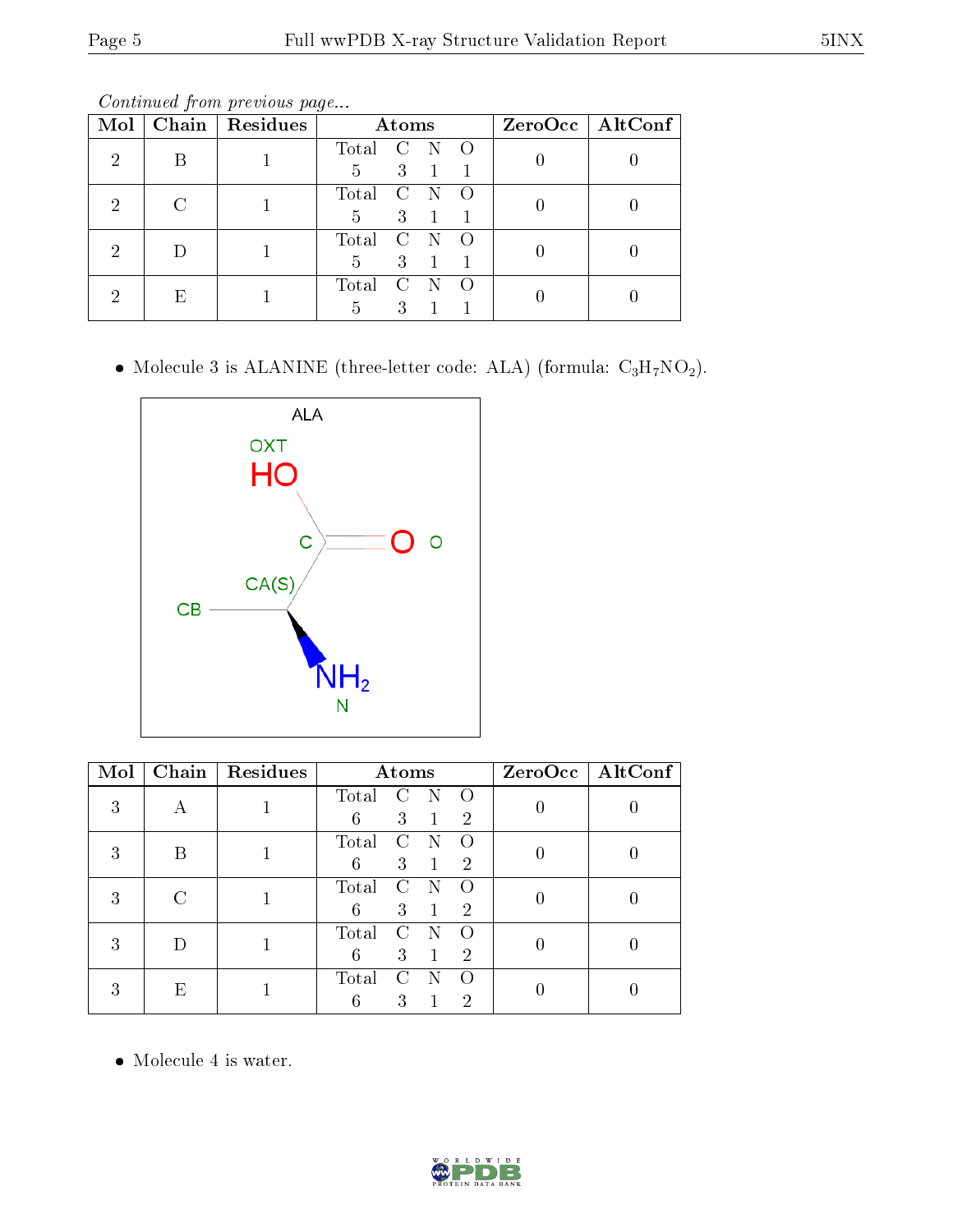| Mol | Chain | Residues | Atoms                                   | $ZeroOcc$   AltConf |
|-----|-------|----------|-----------------------------------------|---------------------|
| 4   | А     | 578      | Total<br>$\left( \right)$<br>578<br>578 |                     |
| 4   | В     | 616      | Total<br>$\Omega$<br>616<br>616         |                     |
| 4   | C     | 605      | Total<br>$\Omega$<br>605<br>605         | $\left( \right)$    |
| 4   | D     | 588      | Total<br>$\Omega$<br>588<br>588         | U                   |
| 4   | F,    | 573      | Total<br>$\Omega$<br>573<br>573         |                     |

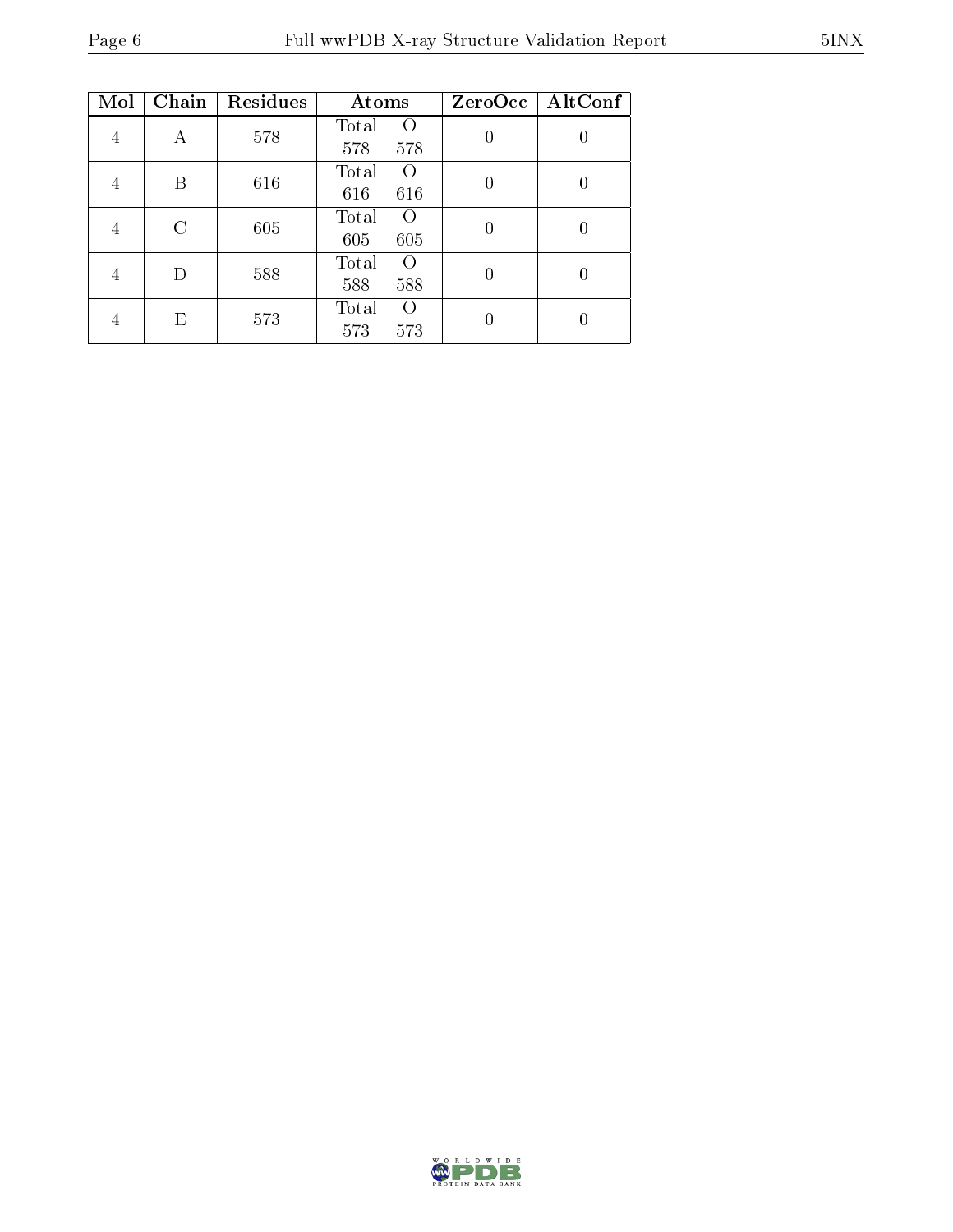# 3 Residue-property plots  $(i)$

These plots are drawn for all protein, RNA and DNA chains in the entry. The first graphic for a chain summarises the proportions of the various outlier classes displayed in the second graphic. The second graphic shows the sequence view annotated by issues in geometry and electron density. Residues are color-coded according to the number of geometric quality criteria for which they contain at least one outlier: green  $= 0$ , yellow  $= 1$ , orange  $= 2$  and red  $= 3$  or more. A red dot above a residue indicates a poor fit to the electron density (RSRZ  $> 2$ ). Stretches of 2 or more consecutive residues without any outlier are shown as a green connector. Residues present in the sample, but not in the model, are shown in grey.



• Molecule 1: Dipeptidase

• Molecule 1: Dipeptidase

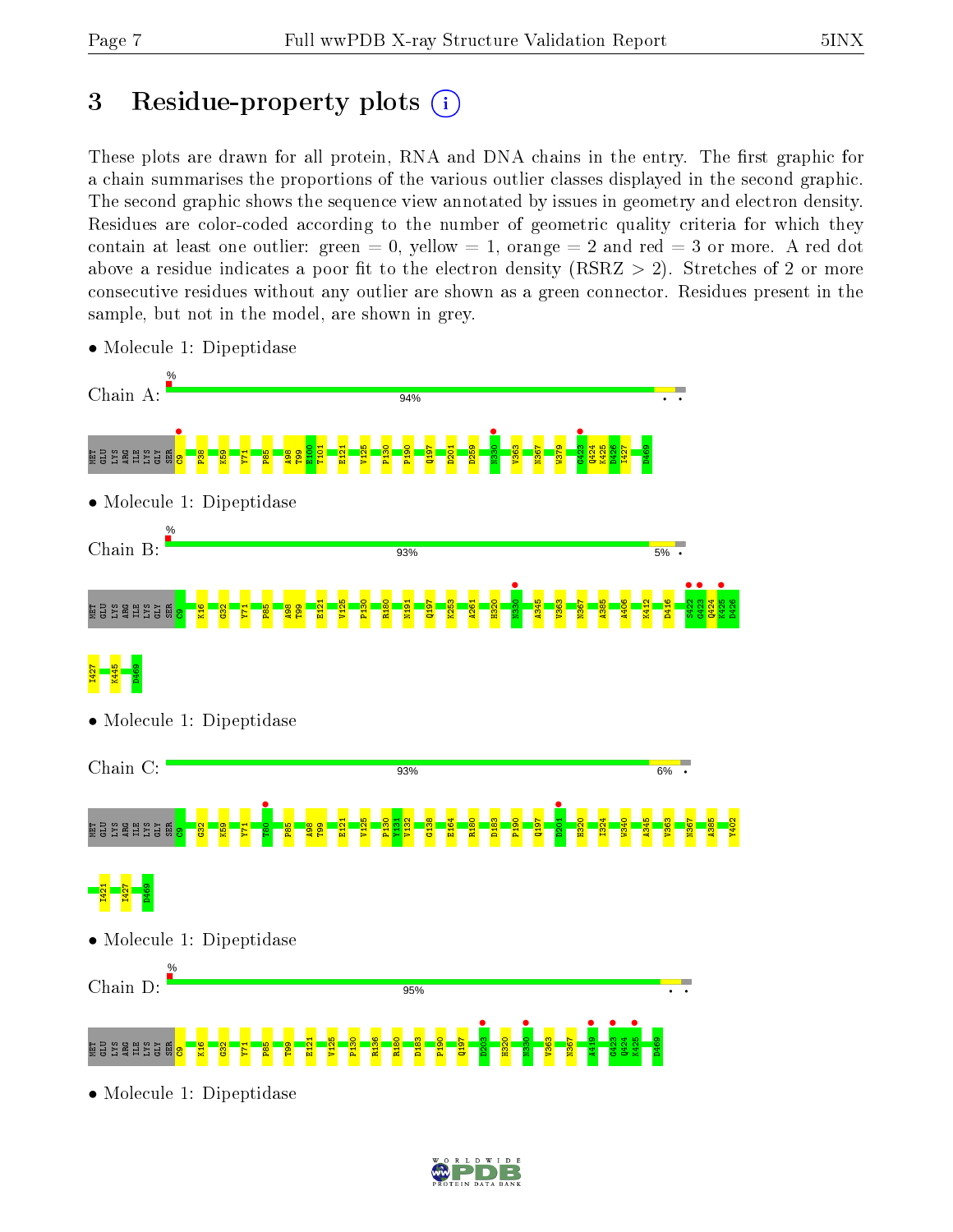

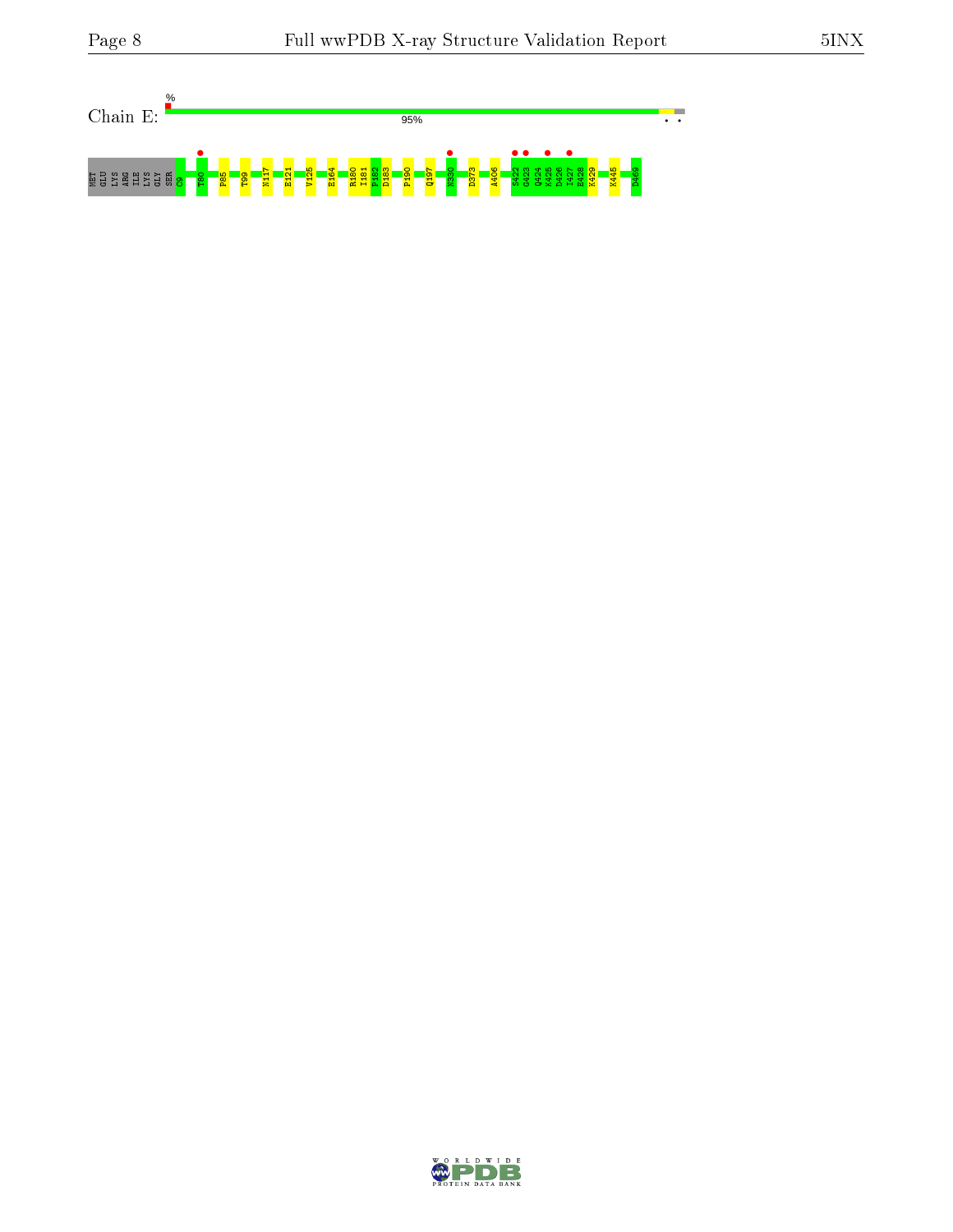# 4 Data and refinement statistics  $(i)$

| Property                                                         | Value                                              | Source     |
|------------------------------------------------------------------|----------------------------------------------------|------------|
| Space group                                                      | C121                                               | Depositor  |
| Cell constants                                                   | $167.65\rm \AA$<br>$182.41\text{\AA}$<br>98.22Å    | Depositor  |
| a, b, c, $\alpha$ , $\beta$ , $\gamma$                           | $112.75^\circ$<br>$90.00^{\circ}$<br>$90.00^\circ$ |            |
| Resolution $(A)$                                                 | $39.31 - 1.68$                                     | Depositor  |
|                                                                  | 43.86<br>$-1.68$                                   | <b>EDS</b> |
| % Data completeness                                              | $99.1(39.31-1.68)$                                 | Depositor  |
| (in resolution range)                                            | 99.3 (43.86-1.68)                                  | <b>EDS</b> |
| $R_{merge}$                                                      | $0.07\,$                                           | Depositor  |
| $\mathrm{R}_{sym}$                                               | (Not available)                                    | Depositor  |
| $\sqrt{I/\sigma}(I) > 1$                                         | $5.14$ (at $1.68$ Å)                               | Xtriage    |
| Refinement program                                               | PHENIX 1.9 1692                                    | Depositor  |
| $R, R_{free}$                                                    | $\overline{0.158}$ ,<br>0.180                      | Depositor  |
|                                                                  | $0.160,$ ,<br>0.182                                | DCC        |
| $\mathcal{R}_{free}$ test set                                    | $\overline{15121}$ reflections $(4.95\%)$          | wwPDB-VP   |
| Wilson B-factor $(A^2)$                                          | 14.2                                               | Xtriage    |
| Anisotropy                                                       | 0.476                                              | Xtriage    |
| Bulk solvent $k_{sol}(\text{e}/\text{A}^3), B_{sol}(\text{A}^2)$ | $0.36$ , 46.9                                      | <b>EDS</b> |
| L-test for $\mathrm{twinning}^2$                                 | $< L >$ = 0.52, $< L^2 >$ = 0.36                   | Xtriage    |
| Estimated twinning fraction                                      | No twinning to report.                             | Xtriage    |
| $\overline{F_o}, \overline{F_c}$ correlation                     | 0.96                                               | <b>EDS</b> |
| Total number of atoms                                            | 21315                                              | wwPDB-VP   |
| Average B, all atoms $(A^2)$                                     | 17.0                                               | wwPDB-VP   |

Xtriage's analysis on translational NCS is as follows: The largest off-origin peak in the Patterson function is  $3.17\%$  of the height of the origin peak. No significant pseudotranslation is detected.

<sup>&</sup>lt;sup>2</sup>Theoretical values of  $\langle |L| \rangle$ ,  $\langle L^2 \rangle$  for acentric reflections are 0.5, 0.333 respectively for untwinned datasets, and 0.375, 0.2 for perfectly twinned datasets.



<span id="page-8-1"></span><span id="page-8-0"></span><sup>1</sup> Intensities estimated from amplitudes.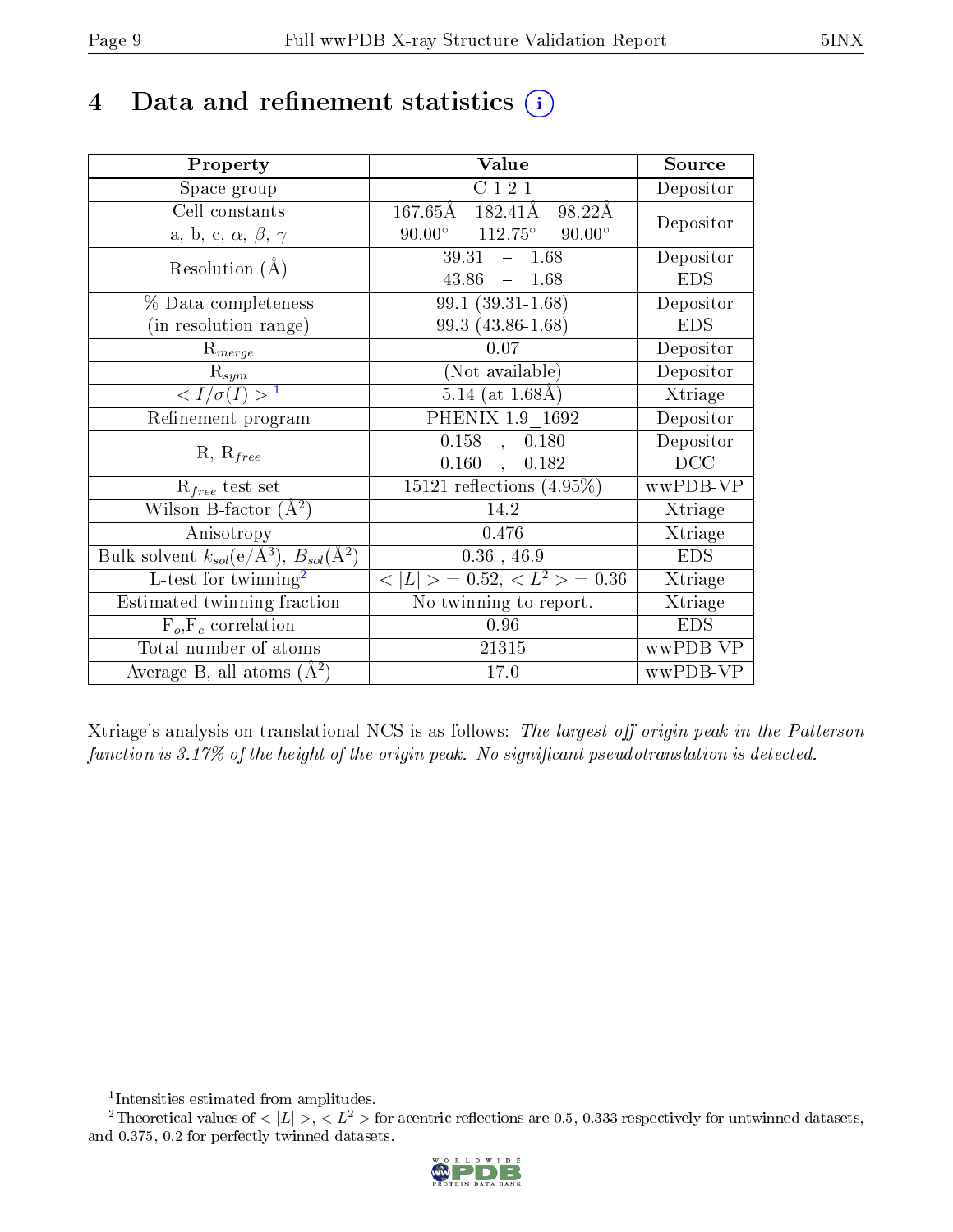# 5 Model quality  $(i)$

# 5.1 Standard geometry  $(i)$

The Z score for a bond length (or angle) is the number of standard deviations the observed value is removed from the expected value. A bond length (or angle) with  $|Z| > 5$  is considered an outlier worth inspection. RMSZ is the root-mean-square of all Z scores of the bond lengths (or angles).

| Mol | Chain |      | Bond lengths        | Bond angles |                      |  |  |
|-----|-------|------|---------------------|-------------|----------------------|--|--|
|     |       | RMSZ | # $ Z  > 5$         | RMSZ        | # $ Z  > 5$          |  |  |
|     |       | 0.34 | 0/3742              | 0.55        | 0/5096               |  |  |
| 1   | В     | 0.35 | 0/3742              | 0.54        | 0/5096               |  |  |
|     | C     | 0.35 | $\overline{0/3742}$ | 0.55        | 0/5096               |  |  |
| 1   | D)    | 0.35 | 0/3742              | 0.54        | 0/5096               |  |  |
| 1   | Е     | 0.34 | 0/3742              | 0.54        | $1/5096$ $(0.0\%)$   |  |  |
| All | АH    | 0.35 | 18710               | 0.55        | 1/25480<br>$(0.0\%)$ |  |  |

There are no bond length outliers.

All (1) bond angle outliers are listed below:

| $\vert$ Mol $\vert$ Chain $\vert$ Res $\vert$ Type $\vert$ |       | Atoms                            | $\bullet$ Observed( $^o$ )   Ideal( $^o$ ) |  |
|------------------------------------------------------------|-------|----------------------------------|--------------------------------------------|--|
|                                                            | ILE - | $\vert$ CG1-CB-CG2 $\vert$ -5.44 | 99.43                                      |  |

There are no chirality outliers.

There are no planarity outliers.

# 5.2 Too-close contacts  $(i)$

In the following table, the Non-H and H(model) columns list the number of non-hydrogen atoms and hydrogen atoms in the chain respectively. The H(added) column lists the number of hydrogen atoms added and optimized by MolProbity. The Clashes column lists the number of clashes within the asymmetric unit, whereas Symm-Clashes lists symmetry related clashes.

| Mol |   |      | $\mid$ Chain $\mid$ Non-H $\mid$ H(model) $\mid$ H(added) |      |    | $Clashes$   Symm-Clashes |
|-----|---|------|-----------------------------------------------------------|------|----|--------------------------|
|     |   | 3660 |                                                           | 3478 |    |                          |
|     | В | 3660 |                                                           | 3477 | 18 |                          |
|     |   | 3660 |                                                           | 3477 | 15 |                          |
|     |   | 3660 |                                                           | 3477 | 13 |                          |
|     | Е | 3660 |                                                           | 3477 | 10 |                          |
|     |   |      |                                                           |      |    |                          |
|     |   |      |                                                           |      |    |                          |

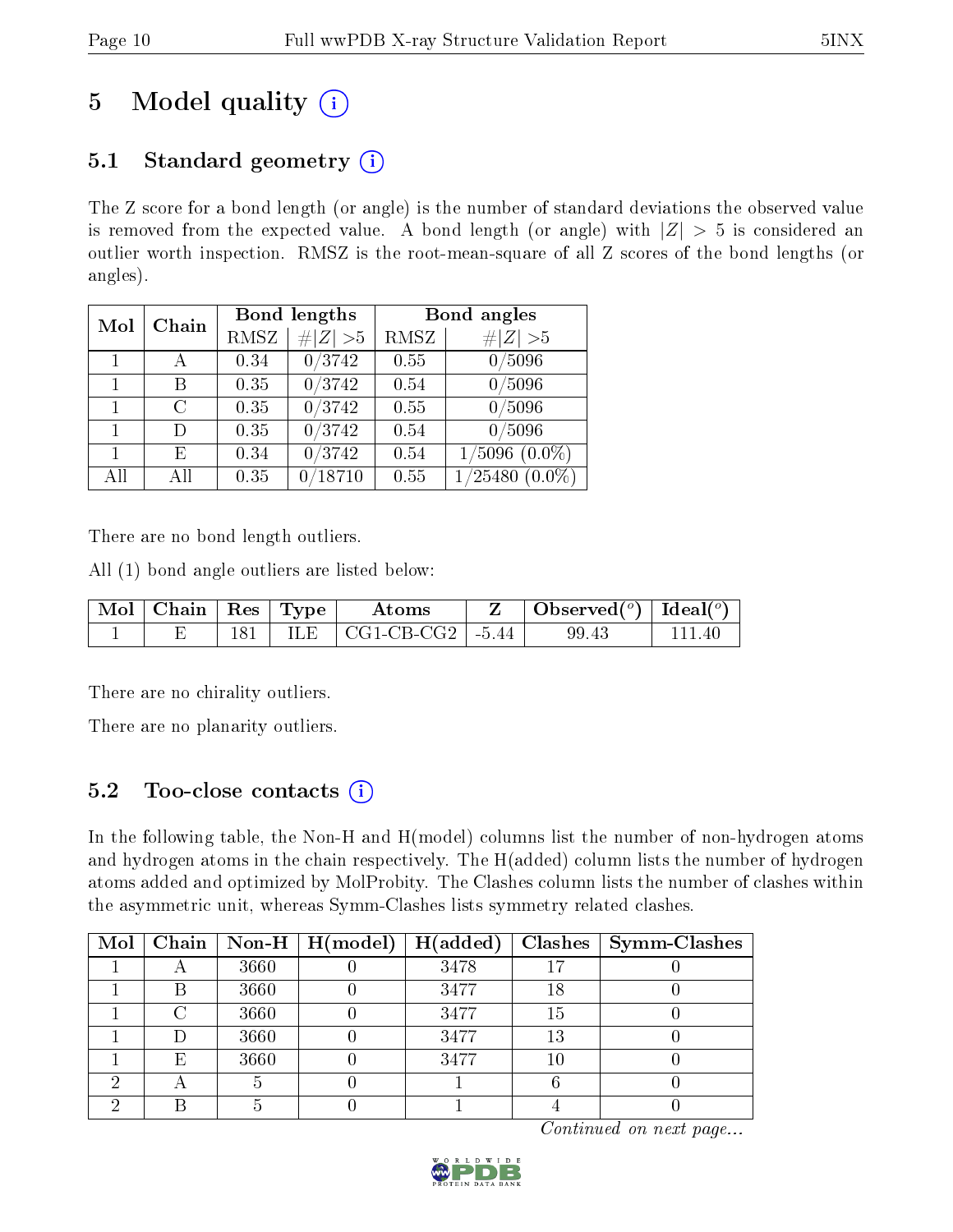| Mol            | Chain          |                | $\textbf{Non-H} \mid \textbf{H} \text{(model)}$ | $\vert$ H(added) | Clashes          | Symm-Clashes |
|----------------|----------------|----------------|-------------------------------------------------|------------------|------------------|--------------|
| $\overline{2}$ | $\mathcal{C}$  | $\overline{5}$ | 0                                               |                  |                  |              |
| $\overline{2}$ | D              | 5              | $\theta$                                        |                  | 3                |              |
| $\overline{2}$ | E              | $\overline{5}$ | $\theta$                                        |                  | 3                | 0            |
| 3              | А              | 6              | 0                                               | 4                |                  |              |
| 3              | B              | 6              | $\theta$                                        | 4                |                  |              |
| 3              | $\rm C$        | 6              | $\left( \right)$                                | 4                |                  |              |
| 3              | D              | 6              | 0                                               | 4                |                  |              |
| 3              | E              | 6              | 0                                               | 4                | $\left( \right)$ |              |
| 4              | А              | 578            | $\theta$                                        | 0                | ٣,               |              |
| 4              | B              | 616            | $\theta$                                        | 0                | 7                | 0            |
| 4              | $\overline{C}$ | 605            | 0                                               |                  | 3                |              |
| 4              | D              | 588            | $\theta$                                        | 0                |                  |              |
| 4              | Ε              | 573            | $\left( \right)$                                |                  | 5                |              |
|                | All            | 21315          | 0                                               | 17411            | 78               |              |

Continued from previous page...

The all-atom clashscore is defined as the number of clashes found per 1000 atoms (including hydrogen atoms). The all-atom clashscore for this structure is 2.

All (78) close contacts within the same asymmetric unit are listed below, sorted by their clash magnitude.

| Atom-1              | Atom-2          | Interatomic      | Clash         |  |
|---------------------|-----------------|------------------|---------------|--|
|                     |                 | distance $(\AA)$ | overlap $(A)$ |  |
| 2:A:501:MET:N       | 4:A:601:HOH:O   | 2.11             | 0.82          |  |
| 1:C:121:GLU:OE2     | 2:C:501:MET:N   | 2.18             | 0.77          |  |
| 1:A:101:THR:H       | 2: A:501: MET:C | 1.87             | 0.76          |  |
| 1: D: 121: GLU: OE2 | 2:D:501:MET:N   | 2.19             | 0.76          |  |
| 1:A:121:GLU:OE2     | 2:A:501:MET:N   | 2.19             | 0.75          |  |
| 1:E:429:LYS:NZ      | 4:E:602:HOH:O   | 2.13             | 0.75          |  |
| 1: D: 16: LYS: NZ   | 4:D:601:HOH:O   | 2.19             | 0.75          |  |
| 1: E: 373: ASP: OD2 | 4: E:601:HOH:O  | 2.06             | 0.74          |  |
| 1:B:16:LYS:NZ       | 4:B:601:HOH:O   | 2.22             | 0.72          |  |
| 1:C:59:LYS:NZ       | 4:C:601:HOH:O   | 2.23             | 0.71          |  |
| 1: E: 121: GLU: OE2 | 2:E:501:MET:N   | 2.23             | 0.71          |  |
| 1:D:180:ARG:NH2     | 4: D:601: HOH:O | 2.25             | 0.69          |  |
| 1:B:121:GLU:OE2     | 2:B:501:MET:N   | 2.26             | 0.69          |  |
| 2:D:501:MET:N       | 4: D:605: HOH:O | 2.26             | 0.69          |  |
| 1: A:9: CYS:SG      | 4:A:601:HOH:O   | 2.51             | 0.68          |  |
| 1:B:180:ARG:NH2     | 4: B:601:HOH:O  | 2.27             | 0.66          |  |
| 1:E:99:THR:O        | 2:E:501:MET:N   | 2.29             | 0.66          |  |
| 1:C:363:VAL:HG23    | 1:C:367:ASN:OD1 | 1.97             | 0.65          |  |
| 1: A:59: LYS: NZ    | 4:A:607:HOH:O   | 2.32             | 0.62          |  |
| 1: D: 9: CYS: SG    | 4:D:605:HOH:O   | 2.56             | 0.61          |  |

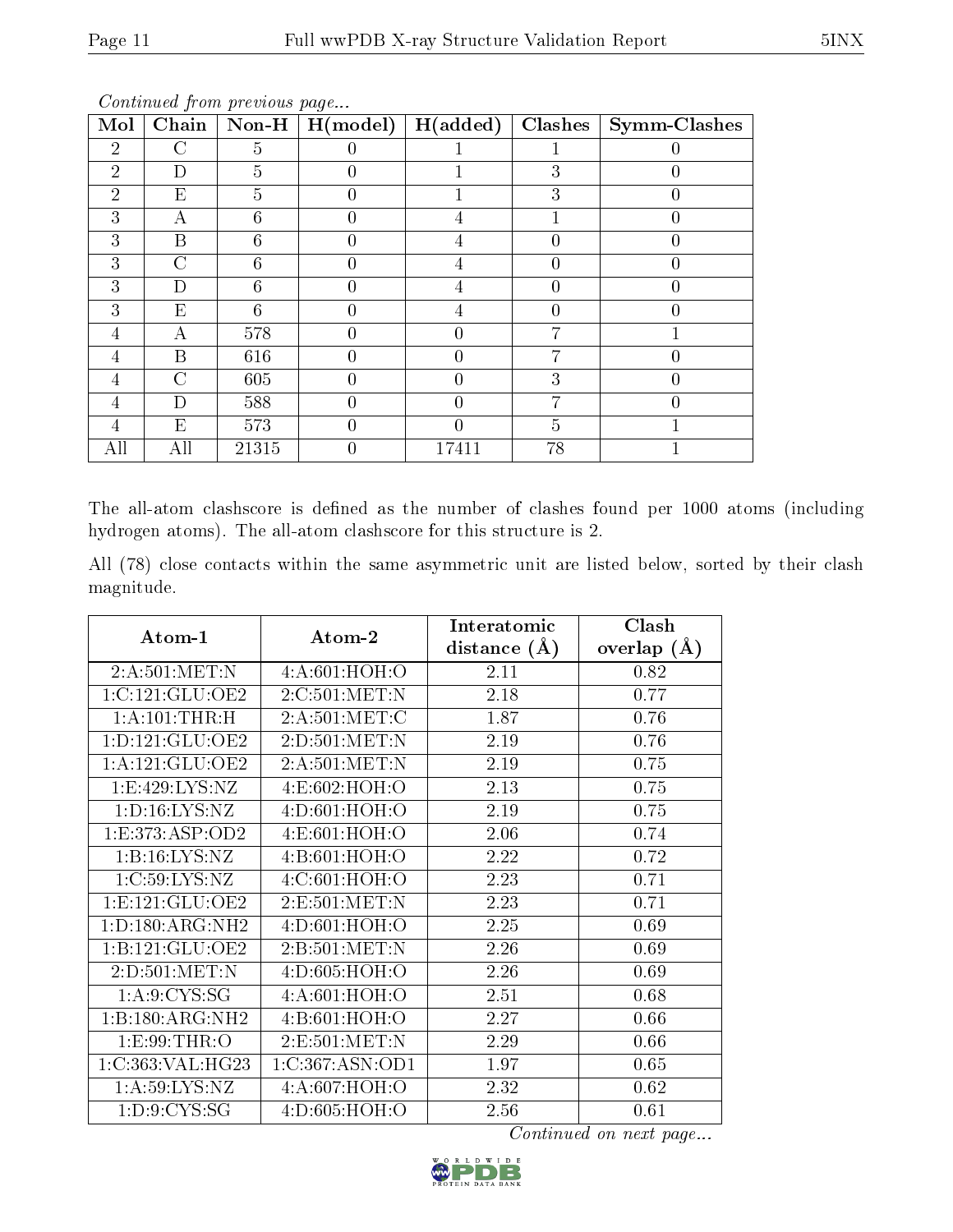| Continued from previous page       |                             | Interatomic    | Clash           |  |
|------------------------------------|-----------------------------|----------------|-----------------|--|
| Atom-1                             | Atom-2                      | distance $(A)$ | overlap $(\AA)$ |  |
| 1:B:197:GLN:NE2                    | 4:B:603:HOH:O               | 2.30           | 0.59            |  |
| 1:B:412:LYS:NZ                     | 1:B:416:ASP:OD2             | 2.34           | 0.59            |  |
| 1: D:99: THR:O                     | 2:D:501:MET:N               | 2.35           | 0.59            |  |
| 1:B:99:THR:O                       | 2:B:501:MET:N               | 2.35           | 0.59            |  |
| 2:E:501:MET:N                      | 4:E:609:HOH:O               | 2.35           | 0.58            |  |
| 1: D: 136: ARG: NH1                | 4:D:602:HOH:O               | 2.23           | 0.58            |  |
| 2:B:501:MET:N                      | 4:B:608:HOH:O               | 2.37           | 0.57            |  |
| 1: A:367: ASN:ND2                  | 4: A:610:HOH:O              | 2.39           | 0.55            |  |
| 1: A:201:ASP:OD2                   | 4:A:602:HOH:O               | 2.17           | 0.54            |  |
| 1: A:99:THR:O                      | 2:A:501:MET:N               | 2.42           | 0.52            |  |
| 1:A:363:VAL:HG23                   | 1:A:367:ASN:OD1             | 2.09           | $0.52\,$        |  |
| 1:B:197:GLN:HG3                    | 4:B:1069:HOH:O              | 2.09           | $0.52\,$        |  |
| 1:E:117:ASN:OD1                    | 4:E:604:HOH:O               | 2.18           | 0.52            |  |
| 1:B:367:ASN:HB3                    | 4:B:1116:HOH:O              | 2.09           | 0.52            |  |
| 1:D:363:VAL:HG23                   | 1:D:367:ASN:OD1             | 2.10           | 0.52            |  |
| 1: A:9: CYS: HG                    | 2:A:501:MET:N               | 2.08           | 0.51            |  |
| 2:A:501:MET:O                      | 3:A:502:ALA:N               | 2.44           | 0.51            |  |
| 1:C:197:GLN:NE2                    | 4:C:611:HOH:O               | 2.41           | 0.51            |  |
| 1:A:197:GLN:NE2                    | 4:A:611:HOH:O               | 2.41           | 0.50            |  |
| 1:D:367:ASN:ND2                    | 4:D:608:HOH:O               | 2.40           | 0.48            |  |
| 1:A:425:LYS:HD3                    | 1:A:425:LYS:HA              | 1.61           | 0.48            |  |
| 1:C:98:ALA:HA                      | 1:C:99:THR:HA               | 1.69           | 0.48            |  |
| $1: D: 197: GLN: \overline{HG3}$   | 4:D:1067:HOH:O              | 2.13           | 0.47            |  |
| 1:C:180:ARG:NH2                    | 1:C:183:ASP:OD1             | 2.45           | 0.47            |  |
| 1:C:345:ALA:HB3                    | 1:C:385:ALA:HB1             | 1.96           | 0.46            |  |
| 1: E: 164: GLU: HG2                | 1:E:180:ARG:HE              | 1.80           | 0.46            |  |
| 1: E:406: ALA: HA                  | 1: E: 445: LYS: HD2         | 1.97           | 0.46            |  |
| $1:C:32:C\overline{\text{LY:HA3}}$ | 1:C:320:HIS:C <sub>E1</sub> | 2.51           | 0.45            |  |
| 1:A:71:TYR:CE1                     | 1: A: 130: PRO:HG3          | 2.52           | 0.45            |  |
| 1:B:98:ALA:HA                      | 1:B:99:THR:HA               | 1.71           | 0.44            |  |
| 1:B:191:ASN:ND2                    | 2: B: 501: MET:O            | 2.51           | 0.44            |  |
| 1:B:253:LYS:HE2                    | 1:B:261:ALA:O               | 2.18           | 0.44            |  |
| 1:B:406:ALA:HA                     | 1:B:445:LYS:HD2             | 1.99           | 0.43            |  |
| 1:C:421:ILE:HD11                   | 1:C:427:ILE:CD1             | 2.47           | 0.43            |  |
| 1: A:38: PRO:HG3                   | 1: A:379:TRP:CZ2            | 2.53           | 0.43            |  |
| 1:C:197:GLN:HG3                    | 4:C:1091:HOH:O              | 2.18           | 0.43            |  |
| 1:C:85:PRO:HG2                     | 1:C:125:VAL:HB              | 2.01           | 0.43            |  |
| 1:C:71:TYR:CE1                     | 1:C:130:PRO:HG3             | 2.53           | 0.43            |  |
| 1:B:345:ALA:HB3                    | 1:B:385:ALA:HB1             | 2.01           | 0.42            |  |
| 1:B:363:VAL:HG23                   | 4:B:1116:HOH:O              | 2.18           | 0.42            |  |
| 1:B:424:GLN:HB2                    | 1:B:427:ILE:HD13            | 2.02           | 0.42            |  |

Continued from previous page.

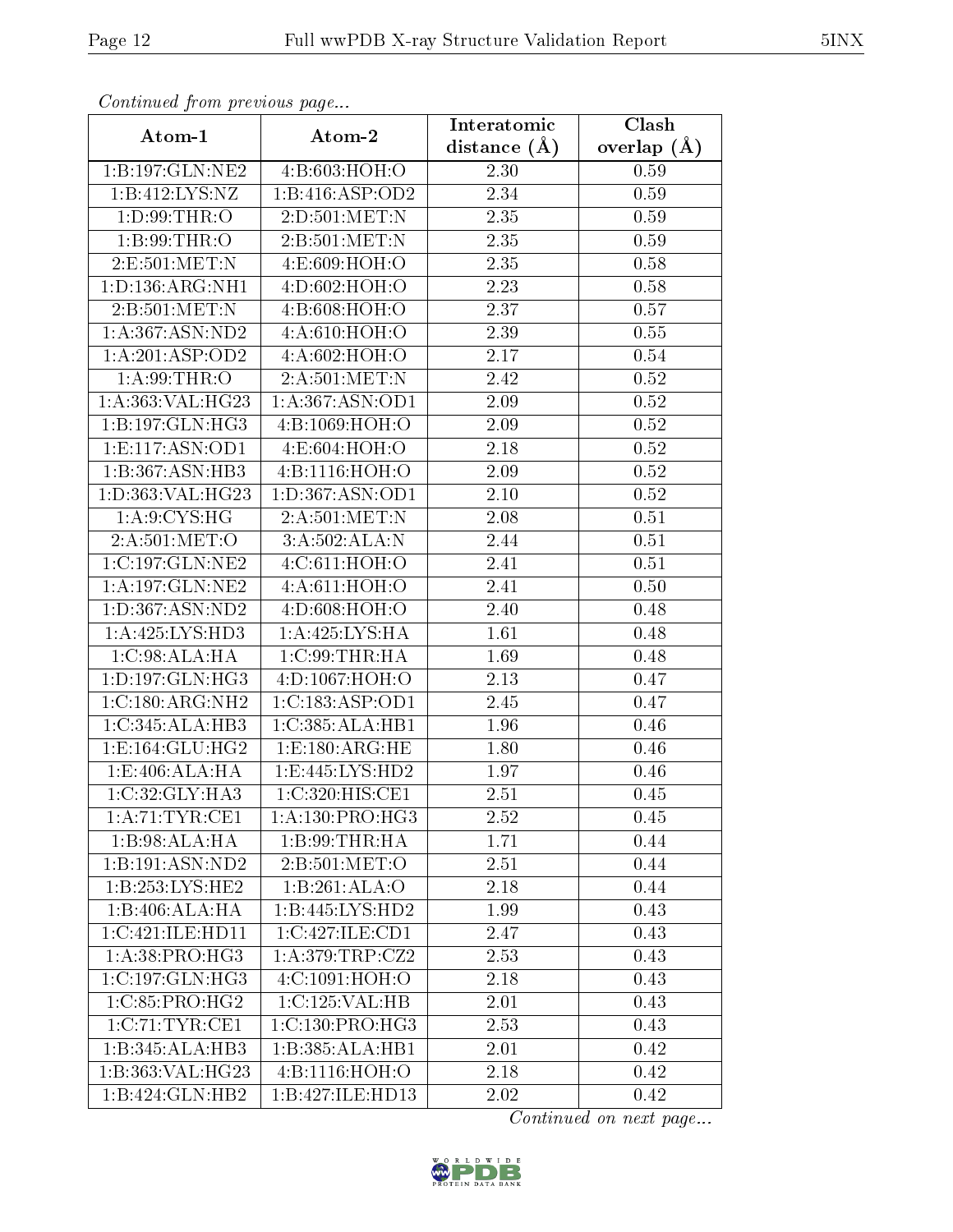|                     |                     | Interatomic    | Clash         |
|---------------------|---------------------|----------------|---------------|
| Atom-1              | Atom-2              | distance $(A)$ | overlap $(A)$ |
| 1: E: 85: PRO: HG2  | 1: E: 125: VAL: HB  | 2.01           | 0.42          |
| 1:B:71:TYR:CE1      | 1: B: 130: PRO: HG3 | 2.54           | 0.42          |
| 1: D: 71: TYR: CE1  | 1: D: 130: PRO:HG3  | 2.54           | 0.42          |
| 1:C:164:GLU:HG2     | 1:C:180:ARG:HE      | 1.84           | 0.42          |
| 1: B: 85: PRO:HG2   | 1:B:125:VAL:HB      | 2.02           | 0.41          |
| 1: A:259: ASP:OD2   | 4: A:603:HOH:O      | 2.22           | 0.41          |
| 1: D: 85: PRO:HG2   | 1: D: 125: VAL: HB  | 2.02           | 0.41          |
| 1:B:32:GLY:HA3      | 1: B:320: HIS: CE1  | 2.55           | 0.41          |
| 1: A:98: ALA: HA    | 1: A:99:THR:HA      | 1.71           | 0.41          |
| 1:C:132:VAL:HG11    | 1:C:138:GLY:HA2     | 2.02           | 0.40          |
| 1: A:85: PRO:HG2    | 1:A:125:VAL:HB      | 2.02           | 0.40          |
| 1: D: 32: GLY: HA3  | 1: D: 320: HIS: CE1 | 2.56           | 0.40          |
| 1:E:180:ARG:NH2     | 1:E:183:ASP:OD1     | 2.46           | 0.40          |
| 1:C:324:ILE:HB      | 1:C:340:TRP:HB2     | 2.03           | 0.40          |
| 1: D: 180: ARG: NH2 | 1: D: 183: ASP: OD1 | 2.49           | 0.40          |
| 1: E: 197: GLN: HG3 | 4: E: 1064: HOH:O   | 2.21           | 0.40          |
| 1:A:424:GLN:HB2     | 1: A:427: ILE: HD13 | 2.04           | 0.40          |

Continued from previous page...

All (1) symmetry-related close contacts are listed below. The label for Atom-2 includes the symmetry operator and encoded unit-cell translations to be applied.

| Atom-1                                                     | Atom-2                    | Interatomic<br>distance $(A)$ | Clash<br>overlap $(A)$ |
|------------------------------------------------------------|---------------------------|-------------------------------|------------------------|
| $4:1085 \cdot H \overline{\bigcirc H} \overline{\bigcirc}$ | $-4:$ E:1112:HOH:C<br>645 | 2.19                          |                        |

# 5.3 Torsion angles (i)

#### 5.3.1 Protein backbone (i)

In the following table, the Percentiles column shows the percent Ramachandran outliers of the chain as a percentile score with respect to all X-ray entries followed by that with respect to entries of similar resolution.

The Analysed column shows the number of residues for which the backbone conformation was analysed, and the total number of residues.

| Mol | Chain | Analysed         | Favoured   | Allowed   | Outliers | Percentiles |                    |
|-----|-------|------------------|------------|-----------|----------|-------------|--------------------|
|     |       | $459/469$ (98\%) | 442 (96\%) | 16 $(4%)$ | $1(0\%)$ | 47          | -29                |
|     |       | $459/469$ (98\%) | 441 (96\%) | 18 $(4%)$ |          | 100         | $\blacksquare$ 100 |
|     |       | $459/469$ (98\%) | 441 (96\%) | 17 $(4%)$ | $1(0\%)$ | 47          | -29                |

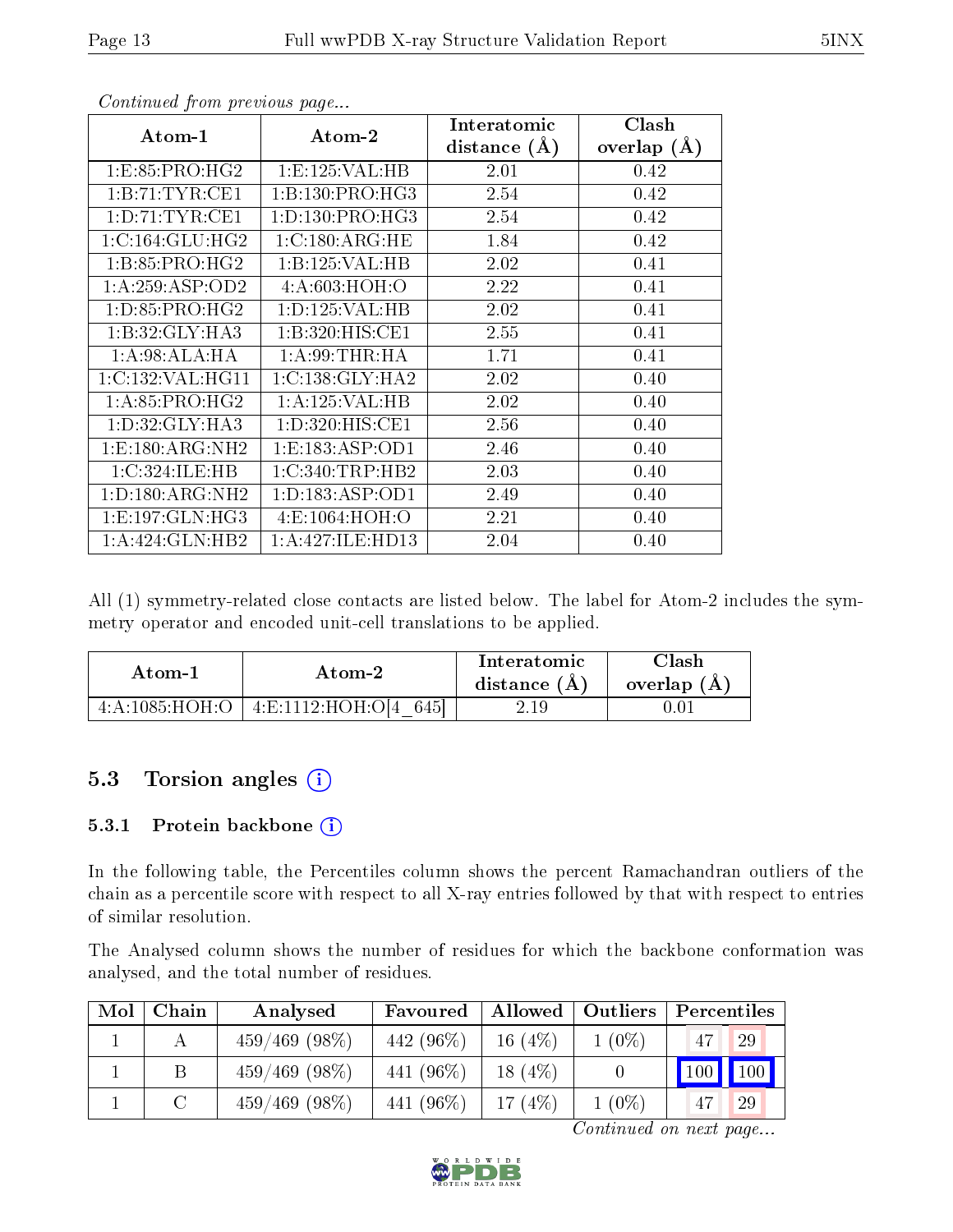|     |       | Contractor pront provided page |               |           |                    |             |    |
|-----|-------|--------------------------------|---------------|-----------|--------------------|-------------|----|
| Mol | Chain | Analysed                       | Favoured      |           | Allowed   Outliers | Percentiles |    |
|     |       | $459/469$ (98\%)               | 441 (96%)     | 17 $(4%)$ | $1(0\%)$           | 47          | 29 |
|     | Е     | $459/469$ (98\%)               | 442 (96\%)    | 16 $(4%)$ | $1(0\%)$           | 47          | 29 |
| All | All   | 2295/2345 (98%)                | 2207 $(96\%)$ | 84 (4\%)  | $4(0\%)$           | 47          | 29 |

Continued from previous page...

All (4) Ramachandran outliers are listed below:

| Mol | Chain | Res | Type       |
|-----|-------|-----|------------|
|     |       | 190 | PRO        |
|     |       | 190 | PRO        |
|     |       | 190 | <b>PRO</b> |
|     |       | 190 | PRO        |

#### 5.3.2 Protein sidechains (i)

In the following table, the Percentiles column shows the percent sidechain outliers of the chain as a percentile score with respect to all X-ray entries followed by that with respect to entries of similar resolution.

The Analysed column shows the number of residues for which the sidechain conformation was analysed, and the total number of residues.

| Mol | Chain         | Analysed        | Rotameric      | <b>Outliers</b>  | Percentiles |
|-----|---------------|-----------------|----------------|------------------|-------------|
|     | А             | $408/415(98\%)$ | 408 $(100\%)$  | $\theta$         | 100<br>100  |
|     | В             | $408/415(98\%)$ | 408 $(100\%)$  | $\left( \right)$ | 100<br>100  |
|     | $\mathcal{C}$ | $408/415(98\%)$ | 407 (100%)     | $1(0\%)$         | 89<br>  93  |
| 1   | D             | $408/415(98\%)$ | 408 (100\%)    | $\overline{0}$   | 100<br>100  |
|     | E             | $408/415(98\%)$ | 408 $(100\%)$  | $\left( \right)$ | 100<br>100  |
| All | All           | 2040/2075 (98%) | 2039 $(100\%)$ | $1(0\%)$         | 100<br>100  |

All (1) residues with a non-rotameric sidechain are listed below:

| Chain | Res | рe<br>ТÀ. |
|-------|-----|-----------|
|       |     |           |

Some sidechains can be flipped to improve hydrogen bonding and reduce clashes. All (1) such sidechains are listed below:

| Mol | Chain $\vert$ Res | 'Type |
|-----|-------------------|-------|
|     |                   |       |

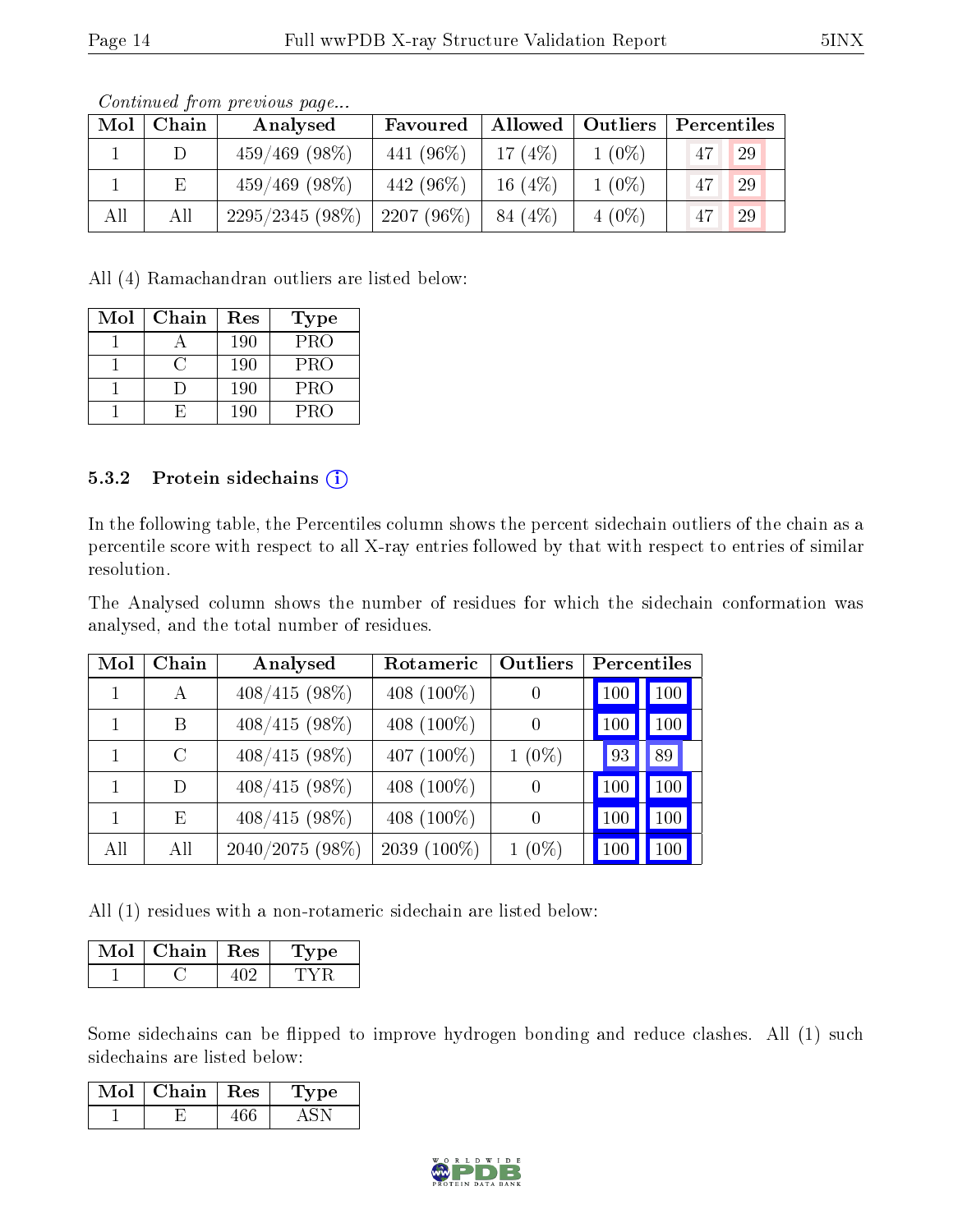#### 5.3.3 RNA (i)

There are no RNA molecules in this entry.

### 5.4 Non-standard residues in protein, DNA, RNA chains  $(i)$

There are no non-standard protein/DNA/RNA residues in this entry.

#### 5.5 Carbohydrates  $(i)$

There are no carbohydrates in this entry.

### 5.6 Ligand geometry (i)

10 ligands are modelled in this entry. There are no bond length outliers. There are no bond angle outliers. There are no chirality outliers. There are no torsion outliers. There are no ring outliers. No monomer is involved in short contacts.

### 5.7 [O](https://www.wwpdb.org/validation/2017/XrayValidationReportHelp#nonstandard_residues_and_ligands)ther polymers (i)

There are no such residues in this entry.

### 5.8 Polymer linkage issues  $(i)$

There are no chain breaks in this entry.

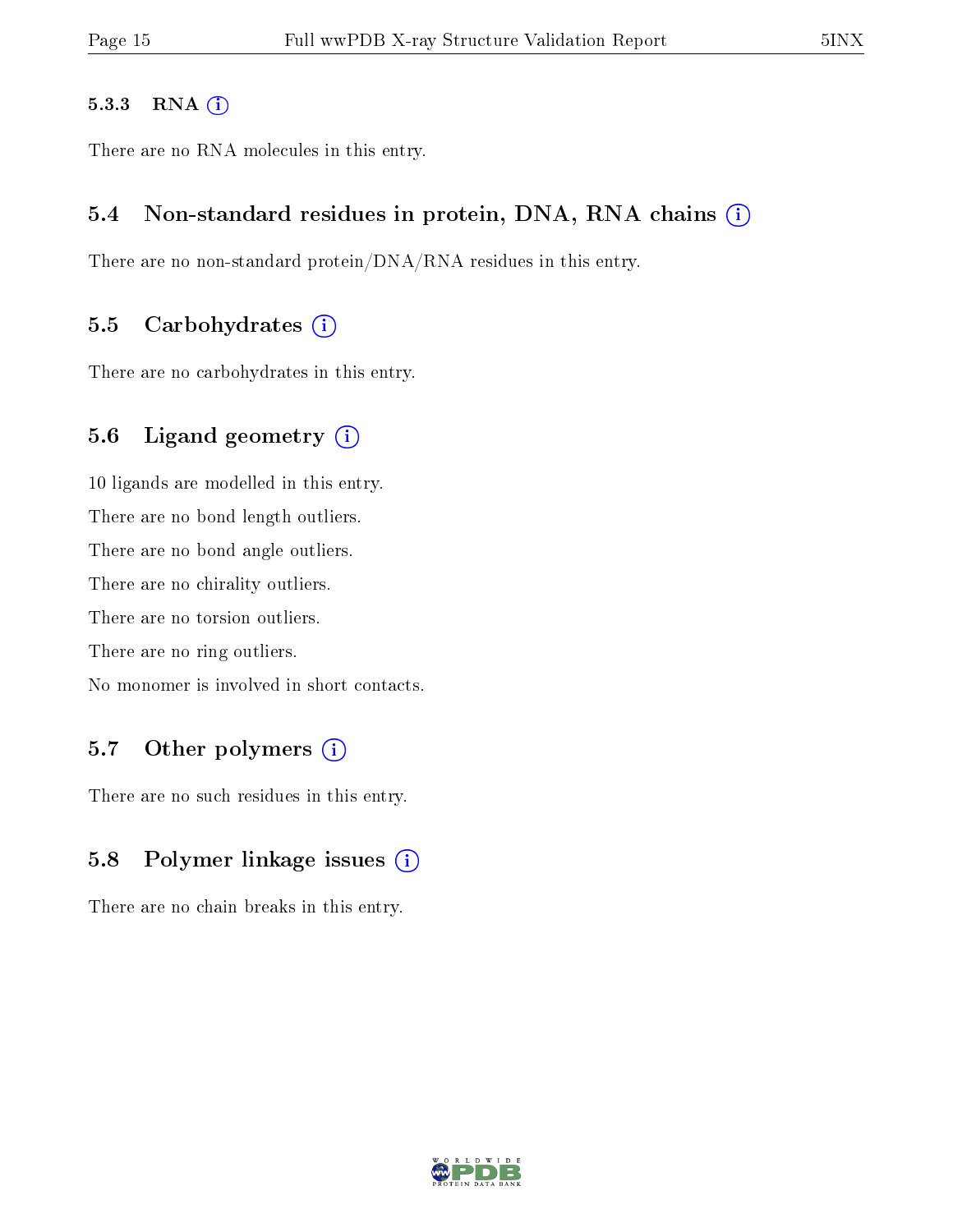# 6 Fit of model and data  $(i)$

# 6.1 Protein, DNA and RNA chains  $(i)$

In the following table, the column labelled  $#RSRZ> 2'$  contains the number (and percentage) of RSRZ outliers, followed by percent RSRZ outliers for the chain as percentile scores relative to all X-ray entries and entries of similar resolution. The OWAB column contains the minimum, median,  $95<sup>th</sup>$  percentile and maximum values of the occupancy-weighted average B-factor per residue. The column labelled ' $Q< 0.9$ ' lists the number of (and percentage) of residues with an average occupancy less than 0.9.

| Mol | Chain         | Analysed          | $<$ RSRZ $>$ | $\#\text{RSRZ}\text{>2}$ | $OWAB(A^2)$    | Q< 0.9   |
|-----|---------------|-------------------|--------------|--------------------------|----------------|----------|
|     | $\mathbf{A}$  | $461/469$ (98\%)  | $-0.13$      | $3(0\%)$ 87 89           | 11, 15, 25, 42 | $\Omega$ |
|     | B             | $461/469$ (98\%)  | $-0.16$      | $4(0\%)$ 84<br>87        | 10, 14, 25, 38 | $\theta$ |
|     | $\mathcal{C}$ | $461/469$ (98\%)  | $-0.19$      | $2(0\%)$ 92<br>93        | 10, 14, 24, 37 | $\Omega$ |
|     | D             | $461/469$ (98%)   | $-0.01$      | $5(1\%)$<br>83<br>80     | 10, 15, 26, 40 | $\Omega$ |
|     | Ε             | $461/469$ (98\%)  | $-0.01$      | $6(1\%)$<br>77<br>80     | 11, 15, 27, 42 | $\Omega$ |
| All | All           | $2305/2345(98\%)$ | $-0.10$      | $20(0\%)$<br>87<br>84    | 10, 15, 25, 42 | $\theta$ |

All (20) RSRZ outliers are listed below:

| Mol            | Chain                   | Res | Type                          | <b>RSRZ</b> |
|----------------|-------------------------|-----|-------------------------------|-------------|
| $\overline{1}$ | B                       | 423 | <b>GLY</b>                    | 5.8         |
| $\mathbf{1}$   | $\overline{A}$          | 330 | <b>ASN</b>                    | 4.5         |
| $\mathbf{1}$   | E                       | 423 | <b>GLY</b>                    | 4.0         |
| $\overline{1}$ | $\overline{\mathrm{E}}$ | 425 | $\overline{I} \overline{Y} S$ | 3.7         |
| $\mathbf{1}$   | E                       | 427 | ILE                           | 3.7         |
| $\mathbf{1}$   | $\overline{\rm D}$      | 423 | <b>GLY</b>                    | 3.6         |
| $\mathbf{1}$   | D                       | 425 | <b>LYS</b>                    | 3.6         |
| $\mathbf{1}$   | $\overline{A}$          | 423 | <b>GLY</b>                    | 3.3         |
| $\mathbf{1}$   | $\overline{\rm C}$      | 201 | <b>ASP</b>                    | 3.2         |
| $\mathbf{1}$   | E                       | 330 | <b>ASN</b>                    | 3.2         |
| $\mathbf{1}$   | B                       | 425 | <b>LYS</b>                    | 3.2         |
| $\mathbf{1}$   | B                       | 422 | SER                           | 2.7         |
| $\mathbf{1}$   | $\overline{D}$          | 330 | <b>ASN</b>                    | 2.7         |
| $\mathbf{1}$   | $\overline{\rm A}$      | 9   | <b>CYS</b>                    | 2.2         |
| $\mathbf{1}$   | $\overline{D}$          | 203 | ASP                           | 2.2         |
| $\overline{1}$ | $\overline{\mathrm{E}}$ | 422 | SER                           | 2.1         |
| $\mathbf{1}$   | $\overline{C}$          | 80  | THR                           | 2.1         |
| $\mathbf{1}$   | E                       | 80  | THR                           | 2.1         |
| $\mathbf{1}$   | B                       | 330 | ASN                           | 2.1         |
| $\mathbf{1}$   | $\overline{D}$          | 419 | ALA                           | 2.0         |